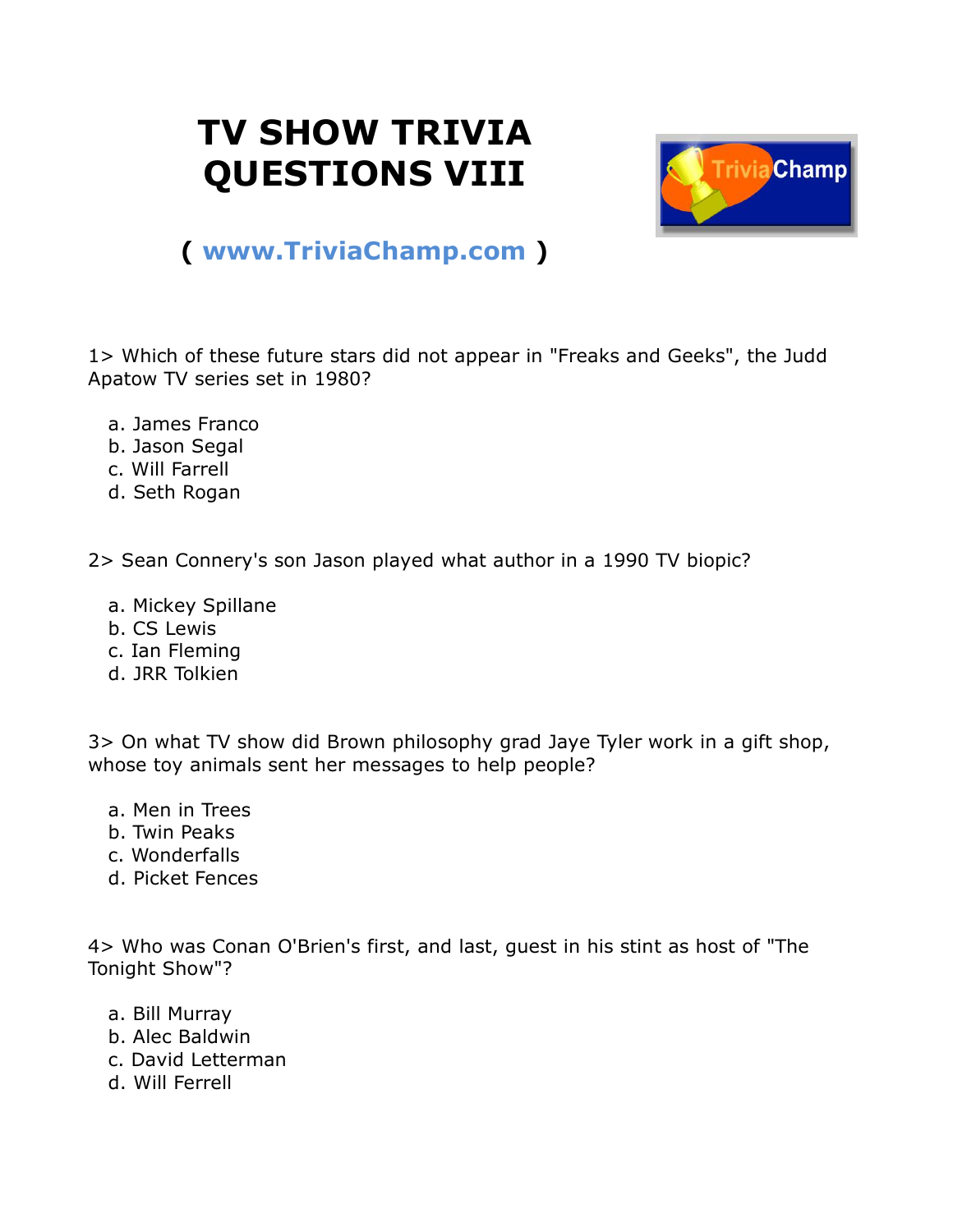5> What was the occupation of Keith Famie, who couldn't make edible rice on "Survivor Australia"?

- a. Chef
- b. Cowboy
- c. NFL quarterback
- d. Navy SEAL

6> What TV character, who lived in Apartment 221, was based on Sherlock Holmes, who in turn was based on a physician?

- a. Adrian Monk
- b. Gil Grissom
- c. Gregory House
- d. Mike Logan

7> What TV character was dissed by Nobel laureate George Smoot, got his math corrected by Stephen Hawking, had both Leonard Nimoy and Stan Lee file restraining orders against him, and had a running feud with Wil Wheaton?

- a. Barney Stinson
- b. Chuck Bartowski
- c. Steve Urkel
- d. Sheldon Cooper

8> What network adapted the BBC's Changing Rooms as Trading Spaces?

- a. SCFI
- b. Showtime
- c. TLC
- d. Bravo

9> What TV character was actually born Richard Whitman, until he stole the dog tags from a dead soldier in the Korean War?

- a. JR Ewing
- b. Hawkeye Pierce
- c. Richard Kimble
- d. Don Draper

10> On Private Practice, what kind of doctor was Addison Montgomery?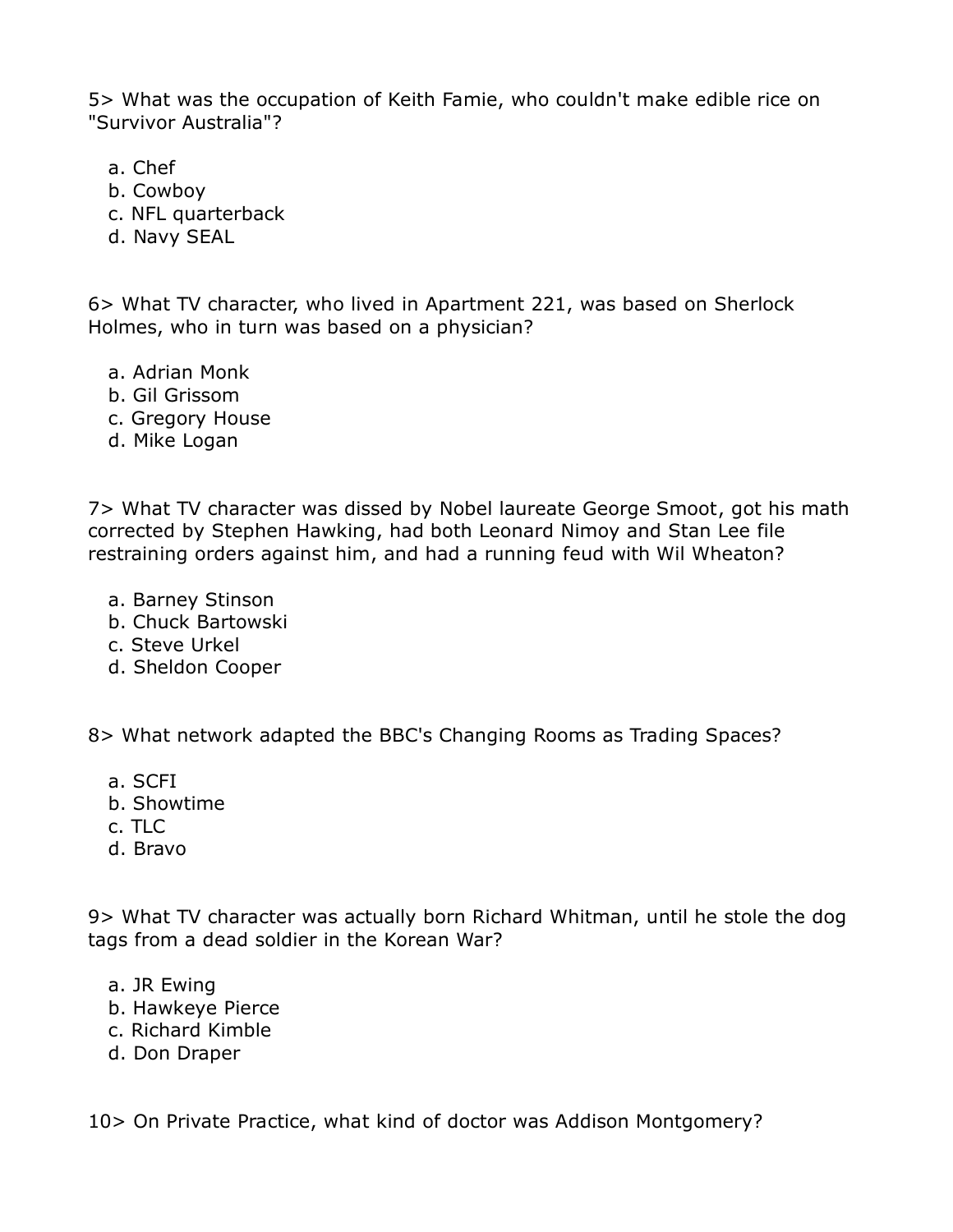- a. Oncologist
- b. General practitioner
- c. Cardiologist
- d. OB/GYN

11> Until she landed a role as Kate in Lost, what Canadian's career highlight had been a local phone sex commercial?

- a. Kristen Bell
- b. Gillian Anderson
- c. Ali Larter
- d. Evangeline Lilly

12> At the beginning of the very first episode of the first season of The Amazing Race, the teams got on a plane for Johannesburg, and headed for what destination?

- a. Victoria Falls
- b. Angkor Wat
- c. Mount McKinley
- d. Christ of the Andes

13> Four different women played Ally Stark, the daughter of Brad Garrett and Joely Fisher on what TV series?

- a. The Middle
- b. Accidentally on Purpose
- c. Empty Nest
- d. Til Death

14> On what show did 4'11" actor Leslie Jordan play Beverley Leslie, who literally gets blown off a balcony in the series finale?

- a. Will and Grace
- b. Two and a Half Men
- c. Cheers
- d. Seinfeld

15> Andrew Baldwin was the titular "Officer and a Gentleman" in that edition of The Bachelor. What branch of the armed forces was he in?